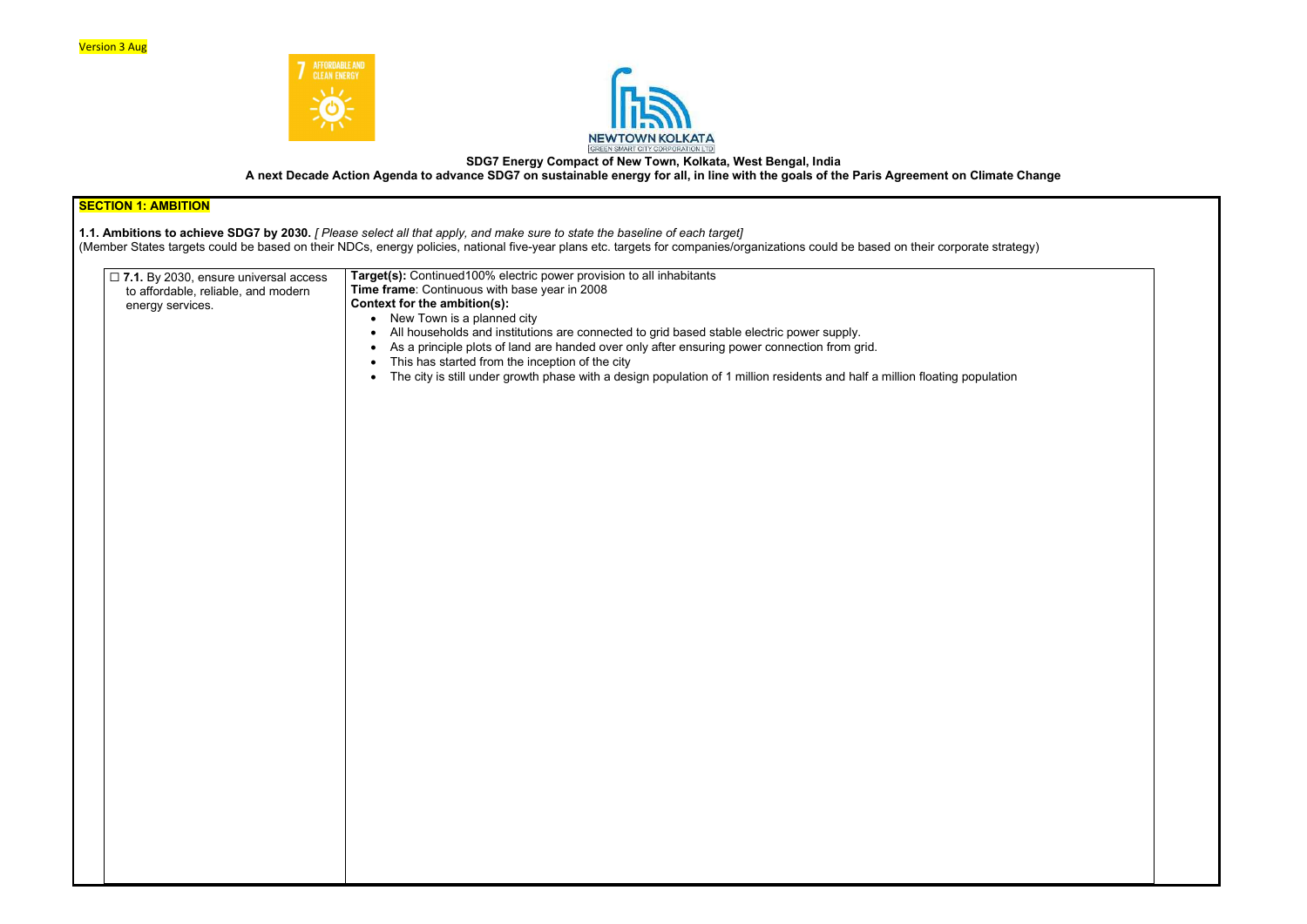| $\Box$ 7.2. By 2030, increase substantially the<br>share of renewable energy in the global | Target: 2% of total electrical energy consumption from renewable sources from plants installed in New Town over and above renewable energy<br>supplied in the grid by West Bengal State Electricity Distribution Corporation Limited for the city.                                                                                                                                                                                                                                                                                                                                                                                                                                                                                                                                                                                                                                                                                                                                                                                                                                                                                                                                                                                                                                                                                                                                                                                                                                                                                                                                            |
|--------------------------------------------------------------------------------------------|-----------------------------------------------------------------------------------------------------------------------------------------------------------------------------------------------------------------------------------------------------------------------------------------------------------------------------------------------------------------------------------------------------------------------------------------------------------------------------------------------------------------------------------------------------------------------------------------------------------------------------------------------------------------------------------------------------------------------------------------------------------------------------------------------------------------------------------------------------------------------------------------------------------------------------------------------------------------------------------------------------------------------------------------------------------------------------------------------------------------------------------------------------------------------------------------------------------------------------------------------------------------------------------------------------------------------------------------------------------------------------------------------------------------------------------------------------------------------------------------------------------------------------------------------------------------------------------------------|
| energy mix.                                                                                | Time frame: Target year 2030 with base line 2014-15                                                                                                                                                                                                                                                                                                                                                                                                                                                                                                                                                                                                                                                                                                                                                                                                                                                                                                                                                                                                                                                                                                                                                                                                                                                                                                                                                                                                                                                                                                                                           |
|                                                                                            | <b>Context for the ambition:</b><br>New Town is a growing planned city where people are migrating in and new habitations are being built<br>Energy demand is increasing with increasing population<br>New Town is a solar city under solar city mission of Government of India.<br>Installed capacity of 1252 KWp solar power plants under the Urban Local Body.<br>$\bullet$<br>Another 500 KWp is under installation.<br>$\bullet$<br>600KWh power is being generated from one biomass convertor unit making use of segregated wet waste of 5 TPD<br>Further 6600 KWH power generation through biomass convertor is possible with 55 TPD more available segregated wet waste<br>Building rules have been amended to encourage use of solar energy in private buildings for power generation and water heating.<br>o All existing and new buildings exceeding 15.5 meter in height to have provision of solar heater and/or solar photo voltaic cells<br>All commercial and business establishments with contract demand more than 1.5 MW required to install rooftop systems to meet at<br>least 2% of electrical load<br>All academic institutions, hospitals large housing societies and government establishments with more than 500 KW power demand,<br>required to install solar rooftop systems to meet at least 1.5% Of total electrical load.<br>From non-government buildings with 14,23,752 Square meter of rooftop open space with potential of solar power installation<br>$\bullet$<br>21,29, 650 square meter water body surface is available for floating solar power plants |
|                                                                                            | 19,97,650 square meter open ground space available for ground mounted solar power plants<br>Target: Technology exploration and demonstration of hydrogen fueled heavy vehicles                                                                                                                                                                                                                                                                                                                                                                                                                                                                                                                                                                                                                                                                                                                                                                                                                                                                                                                                                                                                                                                                                                                                                                                                                                                                                                                                                                                                                |
|                                                                                            |                                                                                                                                                                                                                                                                                                                                                                                                                                                                                                                                                                                                                                                                                                                                                                                                                                                                                                                                                                                                                                                                                                                                                                                                                                                                                                                                                                                                                                                                                                                                                                                               |
|                                                                                            | Time frame: By 2030 with base year 2020-21                                                                                                                                                                                                                                                                                                                                                                                                                                                                                                                                                                                                                                                                                                                                                                                                                                                                                                                                                                                                                                                                                                                                                                                                                                                                                                                                                                                                                                                                                                                                                    |
|                                                                                            | Context for the ambition(s):<br>New Town is an ambitious green smart city trying and installing many innovative solutions<br>$\bullet$<br>West Bengal state Electric Vehicle Policy has identified New Town as the pilot city for demonstration of innovative solutions<br>Installation and operation of Hydrogen fuel plant is one major target in the West Bengal Electric Vehicle Policy<br>Hence, introduction of hydrogen fueled heavy vehicle in New Town has a bright prospect                                                                                                                                                                                                                                                                                                                                                                                                                                                                                                                                                                                                                                                                                                                                                                                                                                                                                                                                                                                                                                                                                                         |
|                                                                                            | Target: Exploration of Geothermal Energy prospects in New Town                                                                                                                                                                                                                                                                                                                                                                                                                                                                                                                                                                                                                                                                                                                                                                                                                                                                                                                                                                                                                                                                                                                                                                                                                                                                                                                                                                                                                                                                                                                                |
|                                                                                            | Time frame: 2030                                                                                                                                                                                                                                                                                                                                                                                                                                                                                                                                                                                                                                                                                                                                                                                                                                                                                                                                                                                                                                                                                                                                                                                                                                                                                                                                                                                                                                                                                                                                                                              |
|                                                                                            | Context for the ambition(s):<br>New Town is a futuristic city which has already installed Solar Power generation units and Biomass Convertor based power plant<br>$\bullet$<br>Solar benches, solar trees have been installed in the city<br>Solar pavements are coming up in the town<br>Renewable energy and energy efficient constructions are encouraged with incentives like higher Floor Area Ratio and reduction in property<br>tax<br>New Town intends to have hydrogen fueled vehicles<br>$\bullet$<br>Matching this overall orientation towards a green renewable energy driven town is the active implementation of Non Motorized Transport<br>facilities and greening of the town through adaptation of green zones by different institutions<br>In keeping with this New Town intends to explore Geothermal Energy to ensure appropriate mix of different sources in the power supply for<br>$\bullet$<br>the city                                                                                                                                                                                                                                                                                                                                                                                                                                                                                                                                                                                                                                                               |
|                                                                                            |                                                                                                                                                                                                                                                                                                                                                                                                                                                                                                                                                                                                                                                                                                                                                                                                                                                                                                                                                                                                                                                                                                                                                                                                                                                                                                                                                                                                                                                                                                                                                                                               |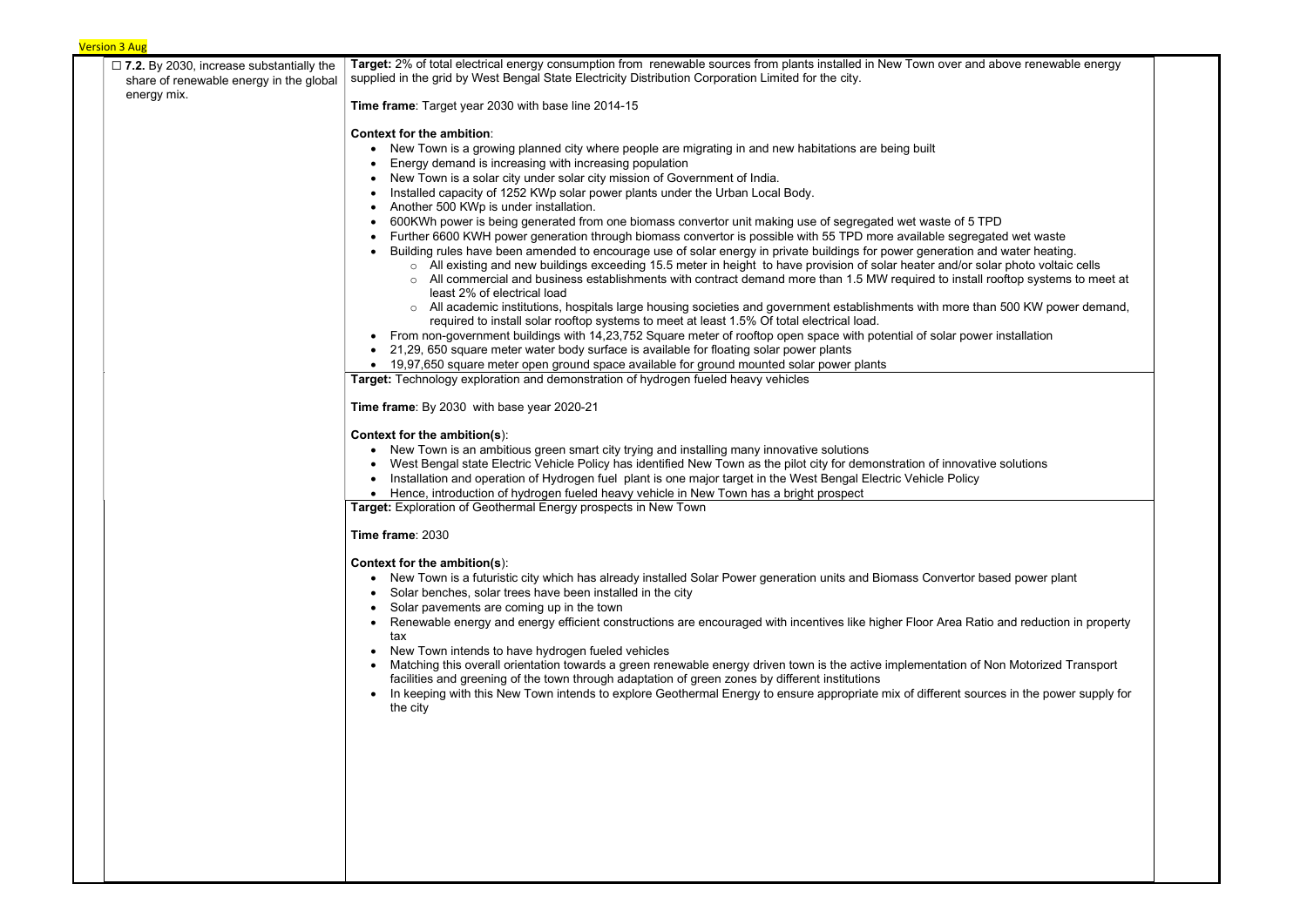Conversion of 4389 conventional streetlights to energy efficient street lights is being implemented which will lead to efficiency gain of 40% in

| $\square$ 7.3. By 2030, double the global rate of<br>improvement in energy efficiency.                                                                                                                                                                                                                                                                  | <b>Target(s):</b> Energy efficiency enhancement by 5%.<br>Time frame: 2030 with base line 2015-16<br>Context for the ambition(s):<br>New Town is a solar city under the Solar City Mission of Government of India with a targeted energy efficiency gain of 5%<br>$\bullet$<br>New Town is proactively taking implementation and policy support initiatives for enhancement of energy efficiency<br>Conversion of 4389 conventional streetlights to energy efficient street lights is being implemented which will lead to efficier<br>the street lighting sector only without compromising on illumination.<br>Being a new planned city, most of the fittings are modern and energy efficient<br>New Town is an Indian Green Building Council(IGBC) certified platinum rated green city.<br>Higher Floor Area Ratio is allowed to pre certified green buildings in the city at the building plan sanction stage |
|---------------------------------------------------------------------------------------------------------------------------------------------------------------------------------------------------------------------------------------------------------------------------------------------------------------------------------------------------------|------------------------------------------------------------------------------------------------------------------------------------------------------------------------------------------------------------------------------------------------------------------------------------------------------------------------------------------------------------------------------------------------------------------------------------------------------------------------------------------------------------------------------------------------------------------------------------------------------------------------------------------------------------------------------------------------------------------------------------------------------------------------------------------------------------------------------------------------------------------------------------------------------------------|
| $\Box$ 7.a. By 2030, enhance international<br>cooperation to facilitate access to clean<br>energy research and technology,<br>including renewable energy, energy<br>efficiency and advanced and cleaner<br>fossil-fuel technology, and promote<br>investment in energy infrastructure and<br>clean energy technology.                                   | Target(s): Not Applicable<br>Time frame:<br>Context for the ambition(s):                                                                                                                                                                                                                                                                                                                                                                                                                                                                                                                                                                                                                                                                                                                                                                                                                                         |
| $\Box$ 7.b. By 2030, expand infrastructure and<br>upgrade technology for supplying<br>modern and sustainable energy<br>services for all in developing countries,<br>in particular least developed countries,<br>small island developing States, and<br>land-locked developing countries, in<br>accordance with their respective<br>programs of support. | Target(s): Not Applicable<br>Time frame:<br>Context for the ambition(s):                                                                                                                                                                                                                                                                                                                                                                                                                                                                                                                                                                                                                                                                                                                                                                                                                                         |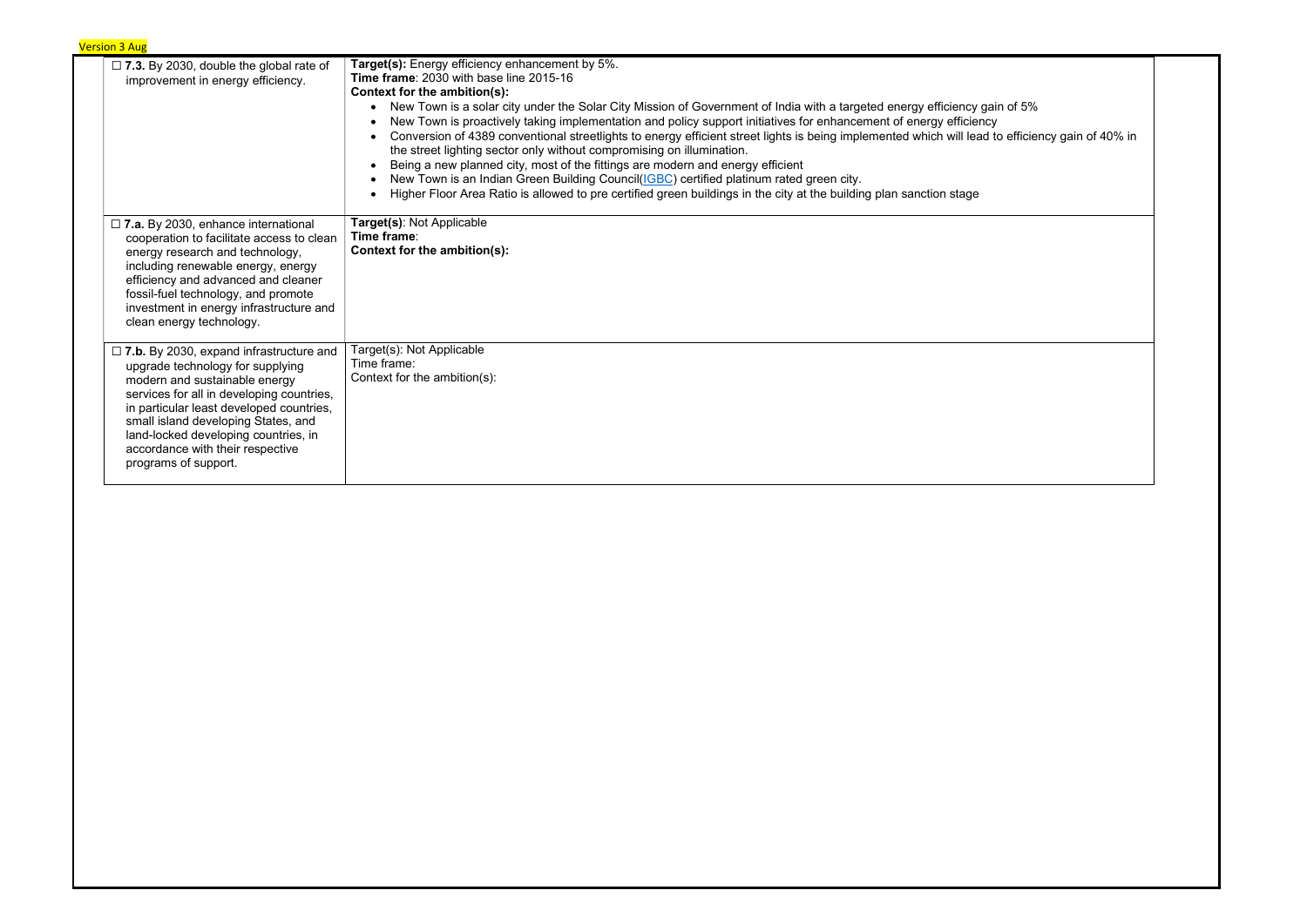# 1.2. Other ambitions in support of SDG7 by 2030 and net-zero emissions by 2050. [Please describe below e.g., coal phase out or reforming fossil fuel subsidies etc.] Target(s): 50% non-motorized transport in intra city travel

Time frame: 2030

Context for the ambition(s):

- New Town is situated on a major thoroughfare connecting the kolkata city with the airport and Northern Suburbs
- The major transport activities are to and from the town and are outside the scope of city administration
- Hence in transport sector the city intends to target intra city transport
- New Town is one of the top cycling cities of India as recognized by Ministry of Housing and Urban Affairs through the Cycle for Change Challenge
- App based public bicycle sharing system with 100 bicycles and 400 electric bicycles in place with more than 9000 membership
- 16 electric vehicle charging stations are already installed and 25 more are coming up.
- 36 Km of cycling lanes in 30 square Km city
- Electric buses run by city authorities for intra city transport

# SECTION 2: ACTIONS TO ACHIEVE THE AMBITION

2.1. Please add at least one key action for each of the elaborated ambition(s) from section 1. [Please add rows as needed].



| 2% of power consumption from renewable sources:<br>Action plan:                                                                                                                                                                                                                                                                                                                                                                                                                         | 2022- |
|-----------------------------------------------------------------------------------------------------------------------------------------------------------------------------------------------------------------------------------------------------------------------------------------------------------------------------------------------------------------------------------------------------------------------------------------------------------------------------------------|-------|
| Close target-oriented monitoring of compliance with amended provisions of building rules for solar energy use in non-government buildings<br>$\bullet$<br>Convert available canal top spaces and shadow free ground spaces suitably to generate solar power<br>Laying of solar pavements at different locations<br>$\bullet$<br>Ensure complete segregation of waste at source to increase availability of biomass and utilization in biomass converter-based power generation<br>units |       |
| Energy efficiency enhancement by 5%.                                                                                                                                                                                                                                                                                                                                                                                                                                                    | 2030  |
| <b>Action Plan</b><br>Check appliances and pumps for scope of enhancing energy efficiency<br>$\bullet$                                                                                                                                                                                                                                                                                                                                                                                  |       |
| Introduction of more solar pumps wherever possible<br>$\bullet$                                                                                                                                                                                                                                                                                                                                                                                                                         |       |
| Appliances to be replaced/retrofitted for efficiency enhancement<br>$\bullet$                                                                                                                                                                                                                                                                                                                                                                                                           |       |
| Pumps to be retrofitted or replaced for gaining energy efficiency<br>$\bullet$                                                                                                                                                                                                                                                                                                                                                                                                          |       |
| 50% non-motorized transport in intra city travel                                                                                                                                                                                                                                                                                                                                                                                                                                        | 2030  |
| <b>Action Plan:</b>                                                                                                                                                                                                                                                                                                                                                                                                                                                                     |       |
| IEC activities to popularize non-motorized travel<br>$\bullet$                                                                                                                                                                                                                                                                                                                                                                                                                          |       |
| Organize informal sector non-motorized vehicle operators to provide improved service availability<br>$\bullet$<br>Liquid hydrogen fueled heavy vehicles.                                                                                                                                                                                                                                                                                                                                | 2030  |
| <b>Action Plan:</b>                                                                                                                                                                                                                                                                                                                                                                                                                                                                     |       |
| Capacity Building of engineers for selection of appropriate technology<br>$\bullet$                                                                                                                                                                                                                                                                                                                                                                                                     |       |
| Evaluation and selection of appropriate technology                                                                                                                                                                                                                                                                                                                                                                                                                                      |       |
| Exploration of financing options<br>$\bullet$                                                                                                                                                                                                                                                                                                                                                                                                                                           |       |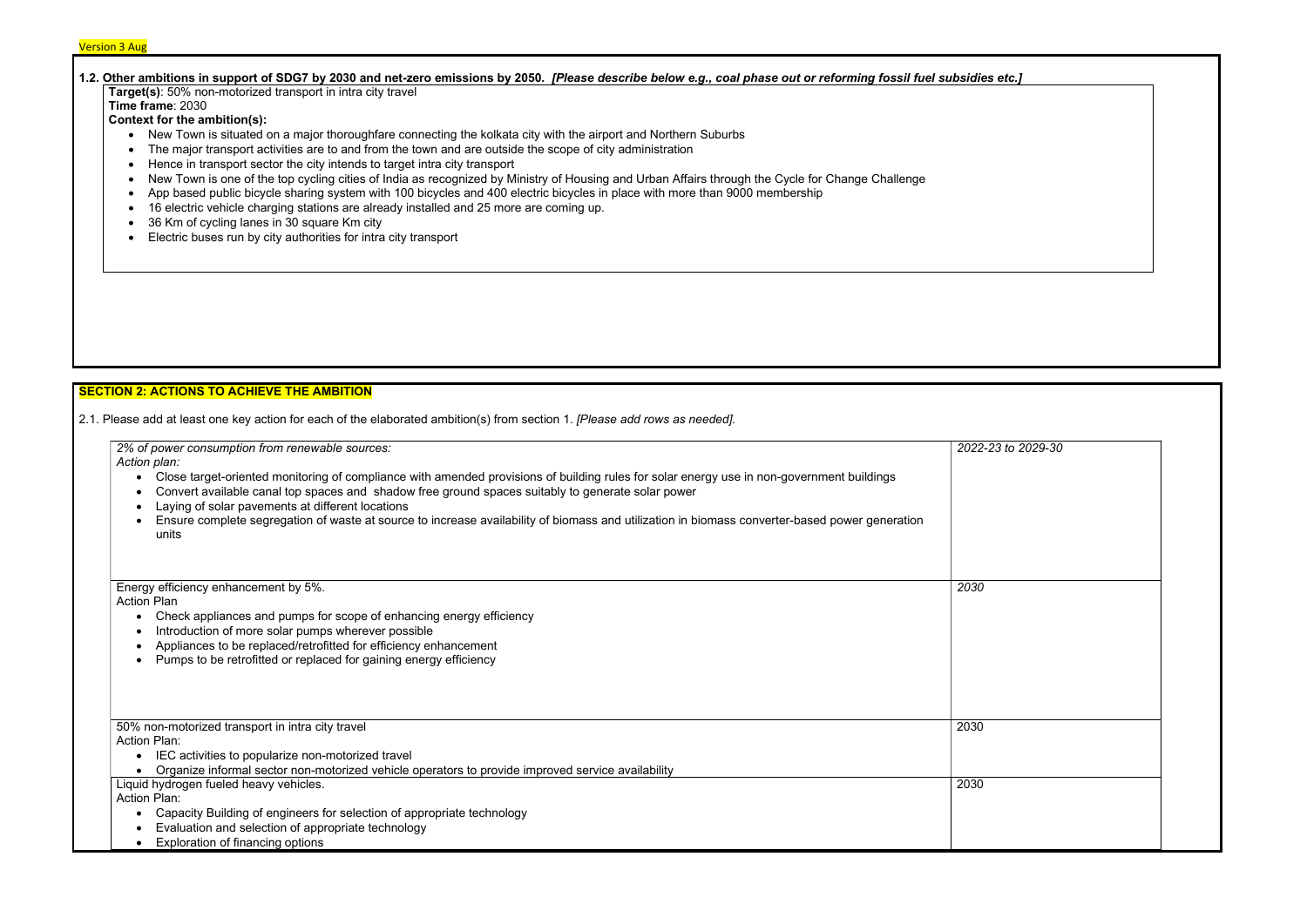# SECTION 3: OUTCOMES

3.1. Please add at least one measurable and time-based outcome for each of the actions from section 2. *IPlease add rows as needed]*.

| Outcome                                                                                       | Date |
|-----------------------------------------------------------------------------------------------|------|
| Additional renewable generation capacity installed in KW                                      | 2030 |
| Energy efficiency increase measured through power saved with same level of output/performance | 2030 |
| Fleet size increase in number                                                                 | 2030 |
| Liquid Hydrogen generated                                                                     | 2030 |

#### SECTION 4: REQUIRED RESOURCES AND SUPPORT

4.1. Please specify required finance and investments for **each** of the actions in section 2.

4.2. [For countries only] In case support is required for the actions in section 2, please select from below and describe the required support and specify for which action. [Examples of support for Member States could include: Access to low-cost affordable debt through strategic de-risking instruments, capacity building in data collection; development of integrated energy plans and energy transition pathways; technical assistance, etc.]

INR 1 billion (USD 13.70 million) for renewable energy (Exchange rate taken at INR 73 per USD)

| $\boxtimes$ Financing       | Financing required for fresh renewable energy interventions in the form of PPP participation for public projects and affordable debt instruments f<br>plants. |
|-----------------------------|---------------------------------------------------------------------------------------------------------------------------------------------------------------|
| $\Box$ In-Kind contribution | Description                                                                                                                                                   |
| ⊠ Technical Support         | Technical support in (i) Handholding, (ii)capacity building and (iii) technology transfer for hydrogen fueled heavy vehicles and Geothermal Energy.           |
| ⊠ Other/Please<br>specify   | Wireless charging of Electric Buses                                                                                                                           |

# **SECTION 5: IMPACT**

5.1. Countries planned for implementation including number of people potentially impacted.

At present 63,000 people will be impacted in the city

- 5.2. Alignment with the 2030 Agenda for Sustainable Development Please describe how each of the actions from section 2 impact advancing the SDGs by 2030. [up to 500 words, please upload supporting strategy documents as needed]
	- 1. Increased proportion of renewable energy in the city will advance the SDG goal of clean energy composition will impact SDG 7.2, (increase substantially the share of renewable energy in the global energy mix)
	- The higher level of use of renewable energy will further the goal of increased share of renewable energy as a direct impact in energy mix in the city.
	- 2. Higher efficiency in energy use will impact advancing the SDG 7.3 (By 2030, double the global rate of improvement in energy efficiency) Higher efficiency gain will substantially impact the improvement in energy efficiency. The gain in energy efficiency will be two pronged. While replacement of conventional streetlights will increase the energy efficiency in municipal service sector, IEC activities and enforcement of green building norms will increase the energy efficiency gain in the household sector.
	- 3. Increased non-motorized transport will impact advancement of net zero emissions by reducing considerably the emissions from transport activities. Intra city transport is one of the major sources of emission in a small (30 square Km) city. Increasing non-motorized transport to 50% will ensure emission reduction considerably.

ents for private solar power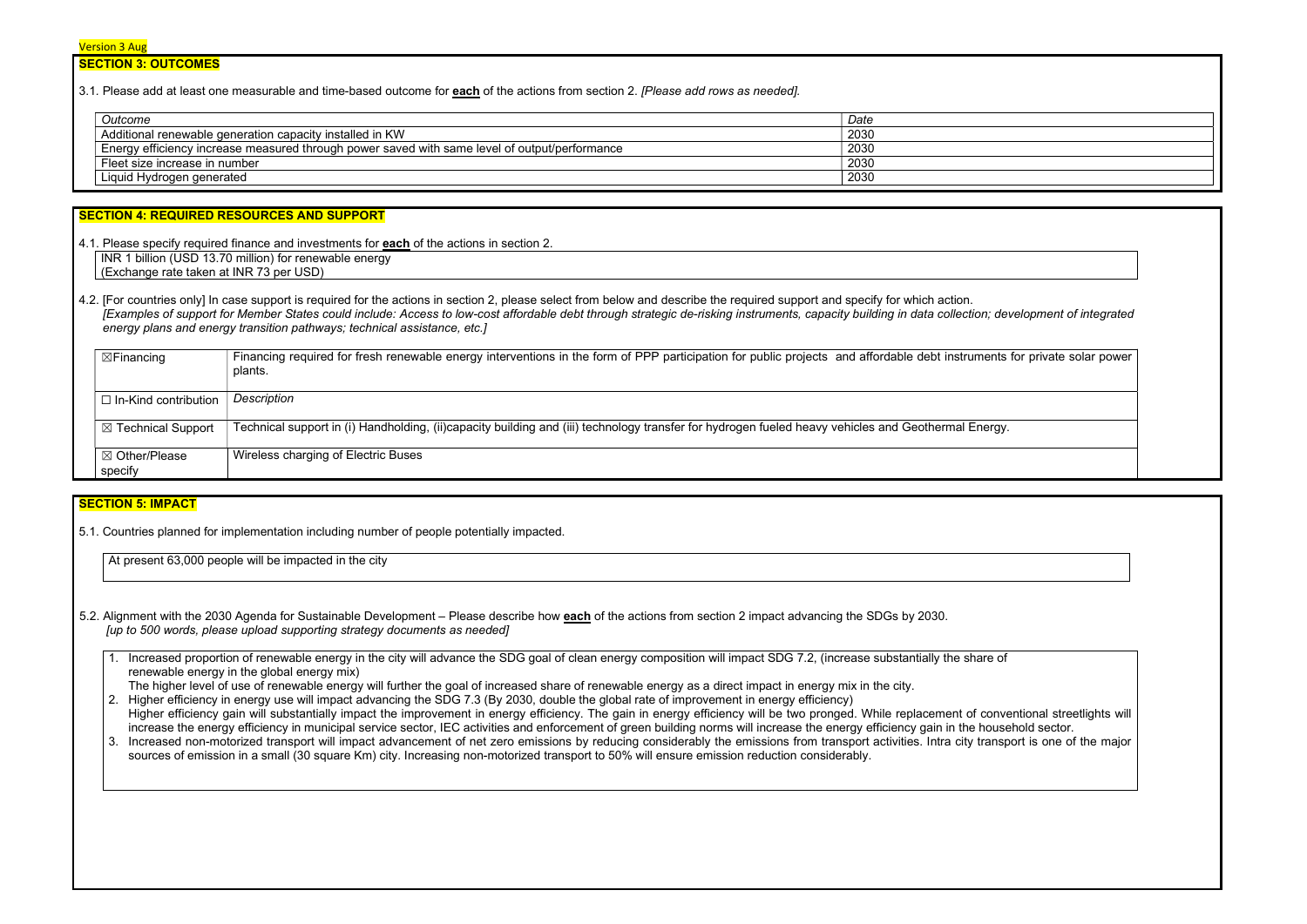5.3. Alignment with Paris Agreement and net-zero by 2050 - Please describe how **each** of the actions from section 2 align with the Paris Agreement and national NDCs (if applicable) and support the net-zero emissions by 2050.

[up to 500 words, please upload supporting strategy documents as needed]

- 1. The major source of power in the city is from grid power which is predominantly from fossil fuel-based power plants. Increase of proportion of renewable energy in the overall power mix in the town will reduce dependence on grid power sourced from fossil fuel-based power plants. This will in turn reduce emission from the power plants and hence align with the net zero target of Paris agreement of keeping the global warming under control within the limits of preindustrial level.
- 2. Increased use of non-motorized transport for intra city travel to an extent of 50% will reduce emissions from transport sector. This will reduce the local temperature rise, contributing to limiting the global warming within targeted level. Also, the target of net zero emissions by 2050 will be strengthened.
- 3. Use of hydrogen generated through using renewable energy will reduce green house gas emissions in both ways. Hydrogen being a green fuel, its use will reduce the emission of green house gases and lead to keeping temperature levels within control. Use of renewable energy for generation of liquid hydrogen will further improve the emission level as the entire cycle will be carbon neutral.

### SECTION 6: MONITORING AND REPORTING

6.1. Please describe how you intend to track the progress of the proposed outcomes in section 3. Please also describe if you intend to use other existing reporting frameworks to track progress on the proposed outcomes.

- 1. Additional renewable energy use will be monitored through tracking the installation level power output monitoring through net metering devices and periodic updates in the reporting system.
- 2. Efficiency gain in the municipal sector (streetlights) will be monitored through monthly power consumption data for same output of illumination.
- 3. The use of nonmotorized transport will be tracked through periodic survey of vehicles operating and end user response on usage survey.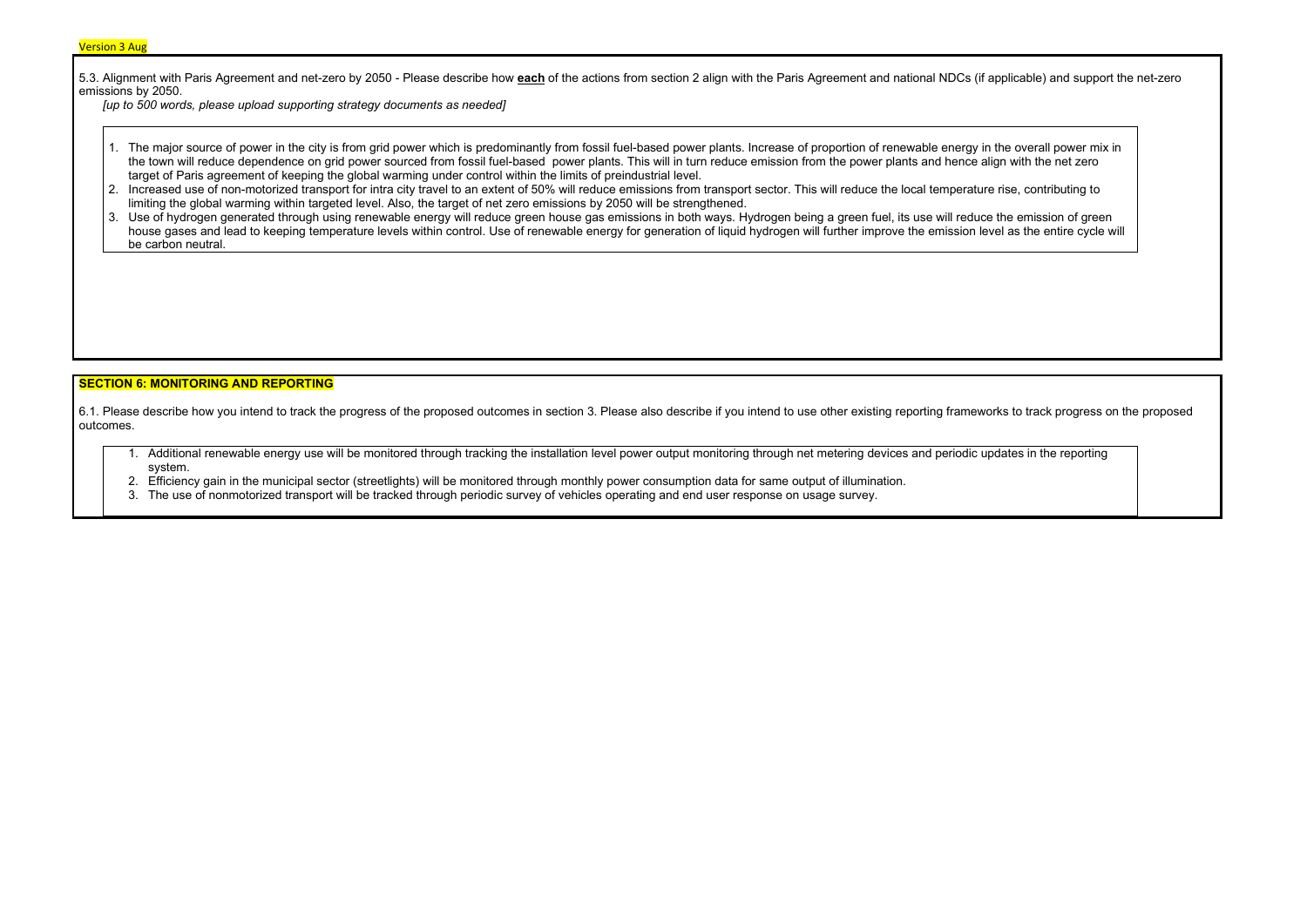| <b>SECTION 7: GUIDING PRINCIPLES CHECK LIST</b>                                                                                                                                                                                                                                |
|--------------------------------------------------------------------------------------------------------------------------------------------------------------------------------------------------------------------------------------------------------------------------------|
| Please use the checklist below to validate that the proposed Energy Compact is aligned with the guiding principles.                                                                                                                                                            |
| I. Stepping up ambition and accelerating action - Increase contribution of and accelerate the implementation of the SDG7 targets in support of the 2030 Agenda for Sustainable Developr<br>Agreement                                                                           |
| I. 1. Does the Energy Compact strengthen and/or add a target, commitment, policy, action related to SDG7 and its linkages to the other SDGs that results in a higher cumulative impact<br>frameworks?<br>⊠Yes □No                                                              |
| I.2. Does the Energy Compact increase the geographical and/or sectoral coverage of SDG7 related efforts? $\boxtimes$ Yes $\Box$ No                                                                                                                                             |
| 1.3. Does the Energy Compact consider inclusion of key priority issues towards achieving SDG7 by 2030 and the net-zero emission goal of the Paris Agreement by 2050 - as defied by la<br>data including the outcome of the Technical Working Groups? $\boxtimes$ Yes $\Box$ No |
| II. Alignment with the 2030 agenda on Sustainable Development Goals - Ensure coherence and alignment with SDG implementation plans and strategies by 2030 as well as national de<br>priorities.                                                                                |
| II.1. Has the Energy Compact considered enabling actions of SDG7 to reach the other sustainable development goals by 2030? ⊠Yes □No                                                                                                                                            |
| II.2. Does the Energy Compact align with national, sectoral, and/or sub-national sustainable development strategies/plans, including SDG implementation plans/roadmaps? ⊠Yes □No                                                                                               |
| II.3. Has the Energy Compact considered a timeframe in line with the Decade of Action? $\boxtimes$ Yes $\Box$ No                                                                                                                                                               |
| III. Alignment with Paris Agreement and net-zero by 2050 - Ensure coherence and alignment with the Nationally Determined Contributions, long term net zero emission strategies.                                                                                                |
| III.1. Has the Energy Compact considered a timeframe in line with the net-zero goal of the Paris Agreement by 2050? $\boxtimes$ Yes $\Box$ No                                                                                                                                  |
| III.2. Has the Energy Compact considered energy-related targets and information in the updated/enhanced NDCs? ⊠Yes □No                                                                                                                                                         |
| III.3. Has the Energy Compact considered alignment with reaching the net-zero emissions goal set by many countries by 2050? $\boxtimes$ Yes $\Box$ No                                                                                                                          |
| IV. Leaving no one behind, strengthening inclusion, interlinkages, and synergies - Enabling the achievement of SDGs and just transition by reflecting interlinkages with other SDGs.                                                                                           |
| IV.1. Does the Energy Compact include socio-economic impacts of measures being considered? $\boxtimes$ Yes $\Box$ No                                                                                                                                                           |
| IV.2. Does the Energy Compact identify steps towards an inclusive, just energy transition? $\boxtimes$ Yes $\Box$ No                                                                                                                                                           |
| IV.3. Does the Energy Compact consider measures that address the needs of the most vulnerable groups (e.g. those impacted the most by energy transitions, lack of energy access)?                                                                                              |
| V. Feasibility and Robustness - Commitments and measures are technically sound, feasible, and verifiable based a set of objectives with specific performance indicators, baselines, target<br>needed.                                                                          |
| V.1. Is the information included in the Energy Compact based on updated quality data and sectoral assessments, with clear and transparent methodologies related to the proposed mea                                                                                            |
| V.2. Has the Energy Compact considered inclusion of a set of SMART (specific, measurable, achievable, resource-based and time based) objectives? ⊠Yes □No                                                                                                                      |
| V.3. Has the Energy Compact considered issues related to means of implementation to ensure feasibility of measures proposed (e.g. cost and financing strategy, technical assistant nee<br>policy and regulatory gaps, data and technology)? □Yes □No                           |

ainable Development for Paris I. I. I. Does the Energian and a target and a target, compared to existing its lings and its linkages to the o I.3. Does the Energy consider inclusion of achieving and the net-zero energinal stoward and the net-zero emission and the net-zero emission goal of the Paris Agreement By 2010 - as definition and analysis and supersion ana vell as national development plans and  $\overline{\phantom{a}}$  $energy$  access)?  $\boxtimes$ Yes  $\Box$ No baselines, targets and data sources as  $\alpha$ e proposed measures? ⊠Yes  $\Box$ No ical assistant needs and partnerships,